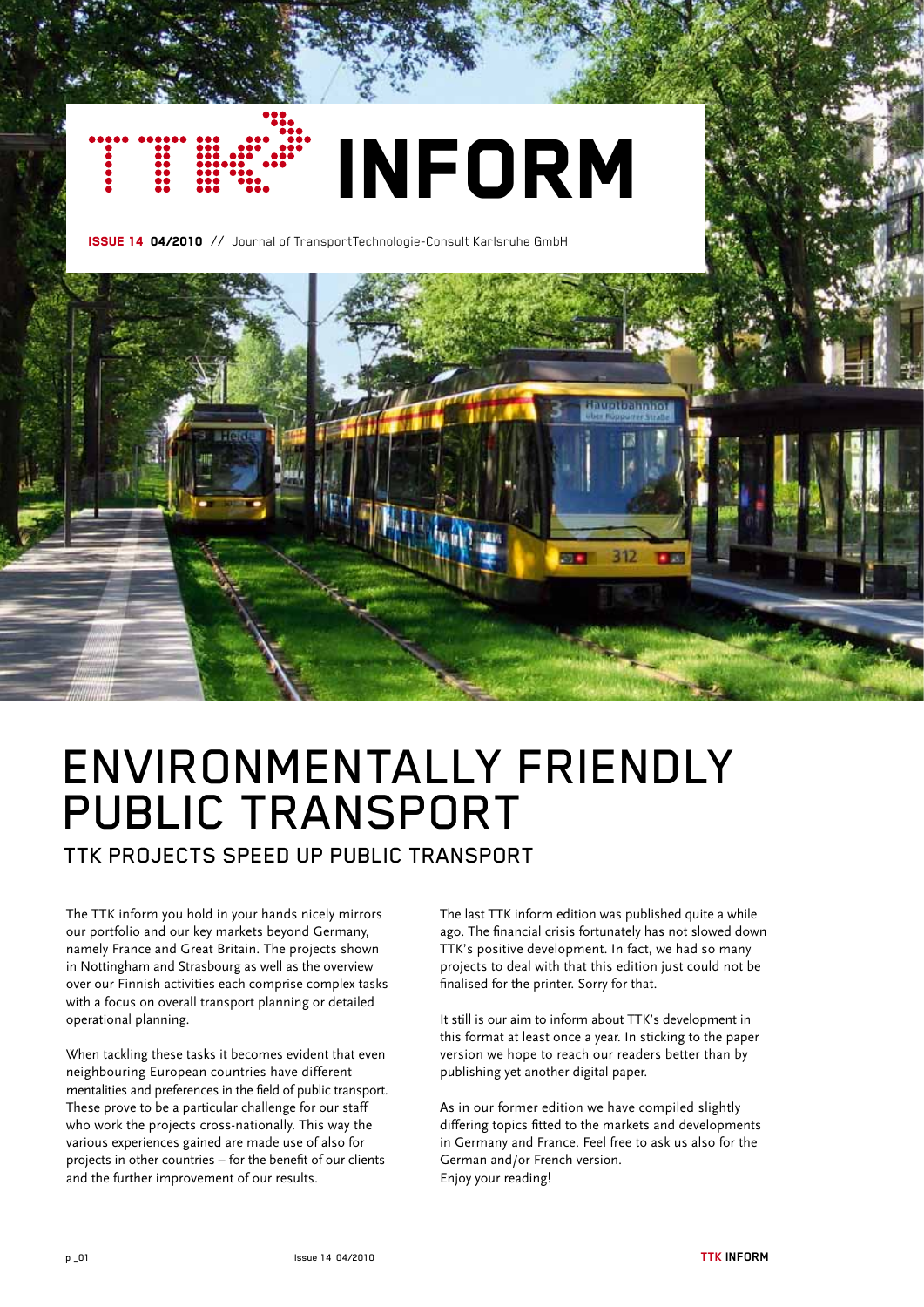#### **NOTTINGHAM NET PHASE 2**

Operational and infrastructural planning for tender Detailed operational modelling to simulate influences of road traffic

By the end of 2007, Mott Mac Donald (MMD) was mandated to produce the tender documents for "NET Phase Two".

#### **AAAAA dynamic operational modelling** ----

This comprised all necessary documents for NET (Nottingham Express Transit) to make a tender of a 32 km – network of the tram system (16 km of which are new), opened in 2004. TTK is part of the MMD-Team and mainly responsible for operational issues.

For the whole project, it was TTK who worked out the operational concepts.

In a first step in the project a variety of operational concepts were built up using the "Fahrplanbearbeitungs-





**Graphic timetable – perturbation scenario**

system FBS". Following internal consultations with the project partners the result was a feasible concept based upon 8 trams per hour per direction on both of the lines. With regard to the estimated demand this concept was regarded not only as feasible but also as optimal.

This – rather ambitious – concept in a second step was modelled with the operational modelling software OPEN TRACK (developed originally at ETH Zurich). This software tool is mainly used for the modelling of rail services; contrary to the static FBS-model it is, however, also capable of simulating impacts on regular operation. This feature is notably relevant for the modelling of tram systems, as the simulation of the influences of e.g. road traffic is possible. In this context extensive discussions with the road planners took place in parallel to the development of the dynamic model. The management of road crossing also played an important role as did onstreet-sections of the tram. This last point is important insofar as on-street-running trams as well as parallel bus traffic are more common in Great Britain.

As one of the results of the modelling work it was possible to calculate the range in occurrence of travel times. Apart from that, those parts of the network could be identified where irregular operation is to be expected rather more frequently.

In a further step a variety of blockage scenarios were developed in order to foresee, if and which measures would be necessary to solve operational problems. It was successfully shown that blockages up to half an hour do not necessarily have to lead to emergency turnback scenarios: such problems can mostly be solved within the framework of regular operations.

The operational models are important for the whole project, because they will be part of the basic information

for potential operators of the extended network of Nottingham Express Transit. An operator also has to take into account the so-called

**CONTACT Thomas Balser** thomas.balser@ttk.de

"Performance Monitoring System". The performance is measured in great detail and the monthly payments are related to the results.

All tender documents were completed for autumn 2009 and the EU wide tender was published early 2010. Up to mid 2011 the winning consortium should be selected.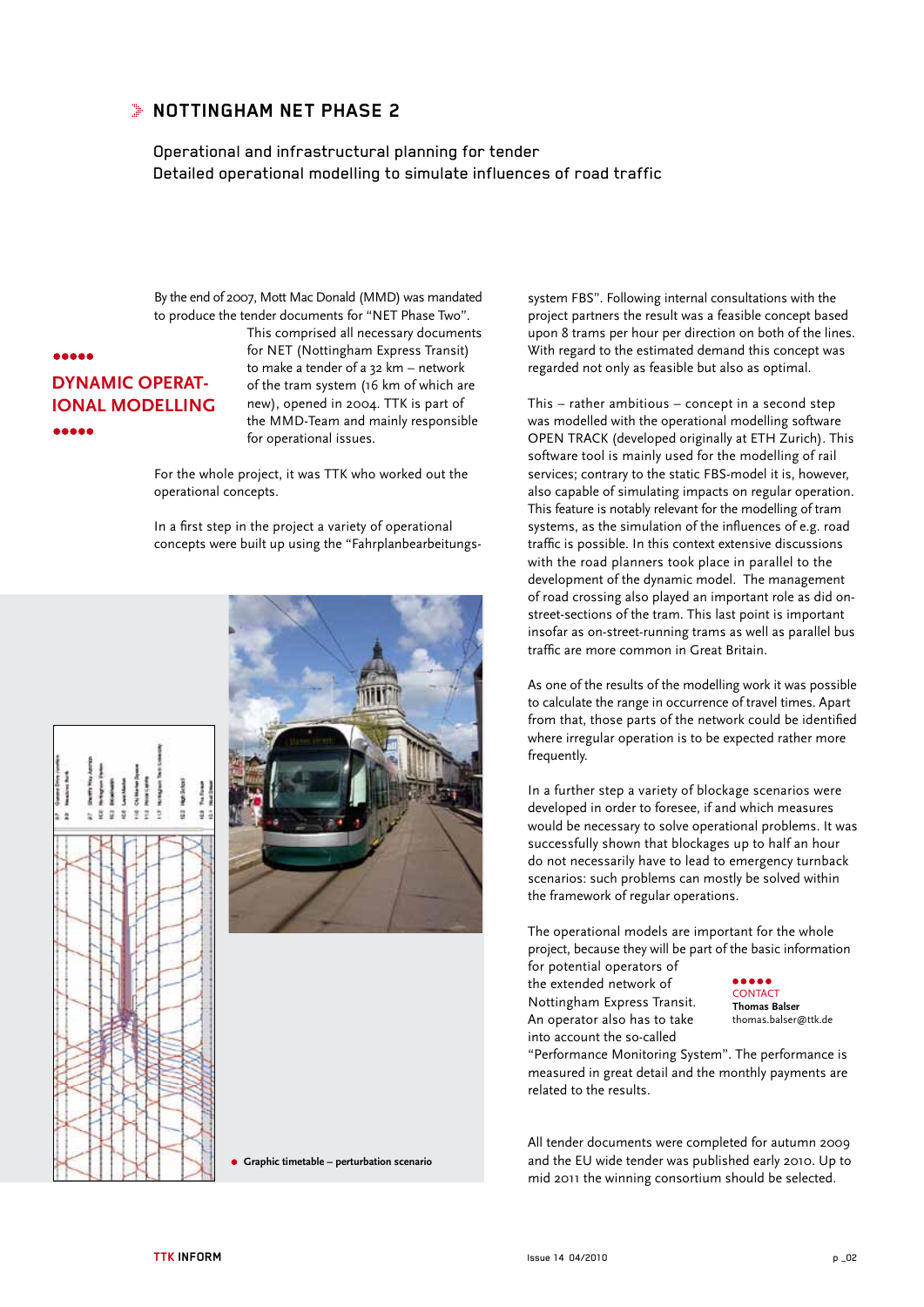### **STRASBOURG TRAM EXTENSIONS**

Detailed feasibility studies for the medium and longterm extensions among them the cross-border connection over the river Rhine to Kehl in Germany



The tram-network in Strasbourg has been developed continuously during the last years. Apart from the redevelopment in the inner-city with important new parts of infrastructure and a new configuration of lines in 2007, the Urban Community of Strasbourg now wants to have the possibilities of further line-extensions examined. Eight studies are envisaged for this investigation to be carried out by TTK until 2010.

The studies for each of the extensions contain an analysis of the urban environment and, following a pre-selection of a scenario with the means of a multi-criteria analysis, a detailed examination of possibilities on the level of pre-planning. In addition to that the costs are examined based upon both operational concepts and demand forecasts.

One of the feasibility studies, namely the one concerning the extension of tram-lines A and D to the western edge of the city, has already been finished. Beyond these there are two other studies looking at the city-parts of Cronenbourg and Illkirch. Of particular interest is the study currently in progress concerning the extension of the tram or tramtrain to the east and crossing the river Rhine towards Kehl/Germany.

The extension of either line F as tram-train and/or line D as a tram apart from the better connection to Kehl with the tram-network provides the chance to support urban development and waterfront development in the

port area. There the city is planning massive investment in workplaces and living space. It is interesting that the time scale for the realisation of the tram extension (start of cons-

KONTAKT **Marc Perez** marc.perez@ttk.de

truction work in 2011) foresees that the tram might be realised before the rest of the urban development. That means that it could serve as a backbone for further development.

In contrast to this rather offensive style of tram planning towards the river Rhine, urban planning in the western part of the city went the other way. New developments in Hautepierre and Koenigshoffen were planned and built first, an after that concepts for the tram were worked out.

#### **Latest news**

#### **The Lyon office has moved**

TTK activities in France have been steadily increasing over the years. Hence it became necessary to move our 'Agence de Lyon' to larger and more functionally equipped premises. Two steps away from Lyons large TGV station Part Dieu our three-engineer team is working and ready for yet further additions to come. We share the premises with PTV France enabling the better exploitation of synergies between the TTK and PTV Lyon teams.

Our Lyon team is mainly involved in projects in the south-east area of France, in the Rhône-Alpes region but also in the Languedoc-Rousillon and the Provence-Alpes-Côte-Azur (PACA) regions. Among their current topics are a feasibility study for a separate PT-corridor in the greater Aix en Provence area, the bus planning for the Département Hérault with regard to the existing regional railway (TER) services, a study to determine the measures obligatory for the re-opening of the cross-border passenger rail service between Evian and St. Gingolph, an intermodal mobility concept for the Mont Blanc region as well as a long-term vision for the structure of public transport in the greater Annecy area.



**New Coordinates: TransportTechnologie-Consult Karlsruhe GmbH (TTK) Agence de Lyon Le Phénix – 47 rue Maurice Flandin 69003 Lyon, France Tel. +33 4 37 91 65 60**